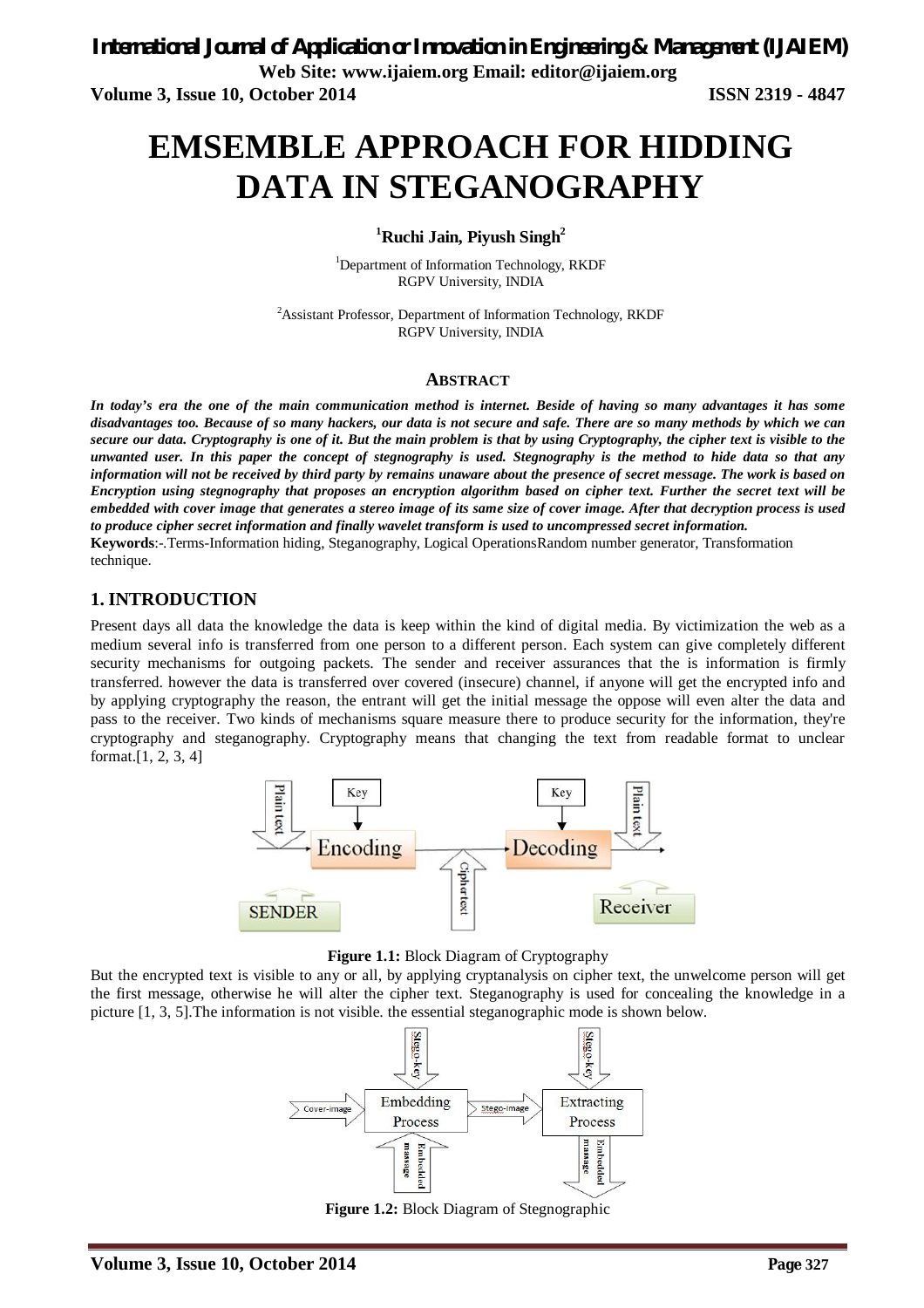## *International Journal of Application or Innovation in Engineering & Management (IJAIEM)* **Web Site: www.ijaiem.org Email: editor@ijaiem.org Volume 3, Issue 10, October 2014 ISSN 2319 - 4847**

There are 3 differing types of steganographic techniques are obtainable for concealing the knowledge in a picture, that is Least vital Bit Insertion, Masking, and Transformation techniques. The higher than 3 techniques having their own characteristics. Least vital bit insertion is that the best technique for embedding the key info in a picture with less noise, however it's applicable just for a little quantity of data. Transformation techniques are helpful for embedding the large amount of knowledge in a picture the biggest disadvantage in transformation technique is it produces a lot of noise within the stego Image. By using transformation techniques we can embed large amount of data while LSB insertion techniques limited to small amount of data

## **2. LITERATURE SURVEY**

Potdar et al. [6] used a spacial domain technique in manufacturing a fingerprinted secret sharing steganography for strength against image cropping attacks. Their paper self-addressed the difficulty of image cropping effects instead of proposing associate embedding technique. They divide the duvet image into sub- pictures and compress and code the key information. Shirali-Shahreza and Shirali-Shahreza [7] exploited Arabic and Persian alphabet punctuations to cover messages. whereas their technique is not associated with the LSB approach, it falls into the special domain if the text is treated as a picture. Jung associated Yoo [8] down-sampled an input image to half its size and so used a changed interpolation technique, termed the neighbor mean interpolation (NMI), to up-sample the result back to its original dimensions prepared for embedding. Piyu Tsai et al. [9] divided the image into blocks of 5x5, wherever the residual image is calculated mistreatment linear prediction. Then the key information is embedded into the residual values, followed by block reconstruction. Li and Wang [10] conferred a steganographic technique that modifies the quantization table of JPEG pictures and inserts the hidden bits within the middle frequency coefficients. information is inserted into separate circular function remodel (DCT) coefficients ' insignificant bits '. Rubata et al [11] projected a completely unique hash-based approach for colour image steganography for cryptography text information in any sort of colour pictures like bmp, jpeg, and fuss pictures. The hash formula indiscriminately generates a hashkey that later on utilized by the formula to get a pattern of pixels, wherever the information are keep. Xing Li et al [12] introduced a completely unique blind steganalyzer for additive noise steganography in JPEG decompressed pictures Based on the principles of LSB Replacement Steganography formula, Yongzhen Zheng, et al [13] projected associate approach to spot steganography computer code by Core directions temple Matching. Yasser M. Behbahani et al [14] projected a

brand new JPEG-based steganography technique, mistreatment eigenvalues properties of matrices of measure DCT coefficients. Eigen value Steganography technique hides confidential information using the eigenvalues of measure DCT matrices and manipulating them. Kazem Ghazanfari et al [15] propose a brand new technique for image steganography, known as LSB++, that improves over the LSB+ image steganography by decreasing the number of changes created to the sensory activity and applied mathematics attributes of the duvet image the essential plan of the LSB+ technique is to alter the unused pixels during a unit so as to revive the frequency of bin

## **3.PROPOSED APPROACH**

The proposed method is made up for providing the security through steganography. It has following main parts: (i) Compress the input image, (ii) secret message encryption, (iii) selection of a cover image and (iv) message embedding tothe chosen cover image. Figure 3.1 describes the block structure of the proposed encryption method. This proposed encryption method block diagram isat sender side and Figure 3.2 tells it's reverse. It means this figure shows the decryption process and this decryption process is at receiving end.



Figure 3.1: Block Diagram of Proposed Steganography at Sender end

Figure 3.2: Block Diagram of Proposed Steganography at Recieving end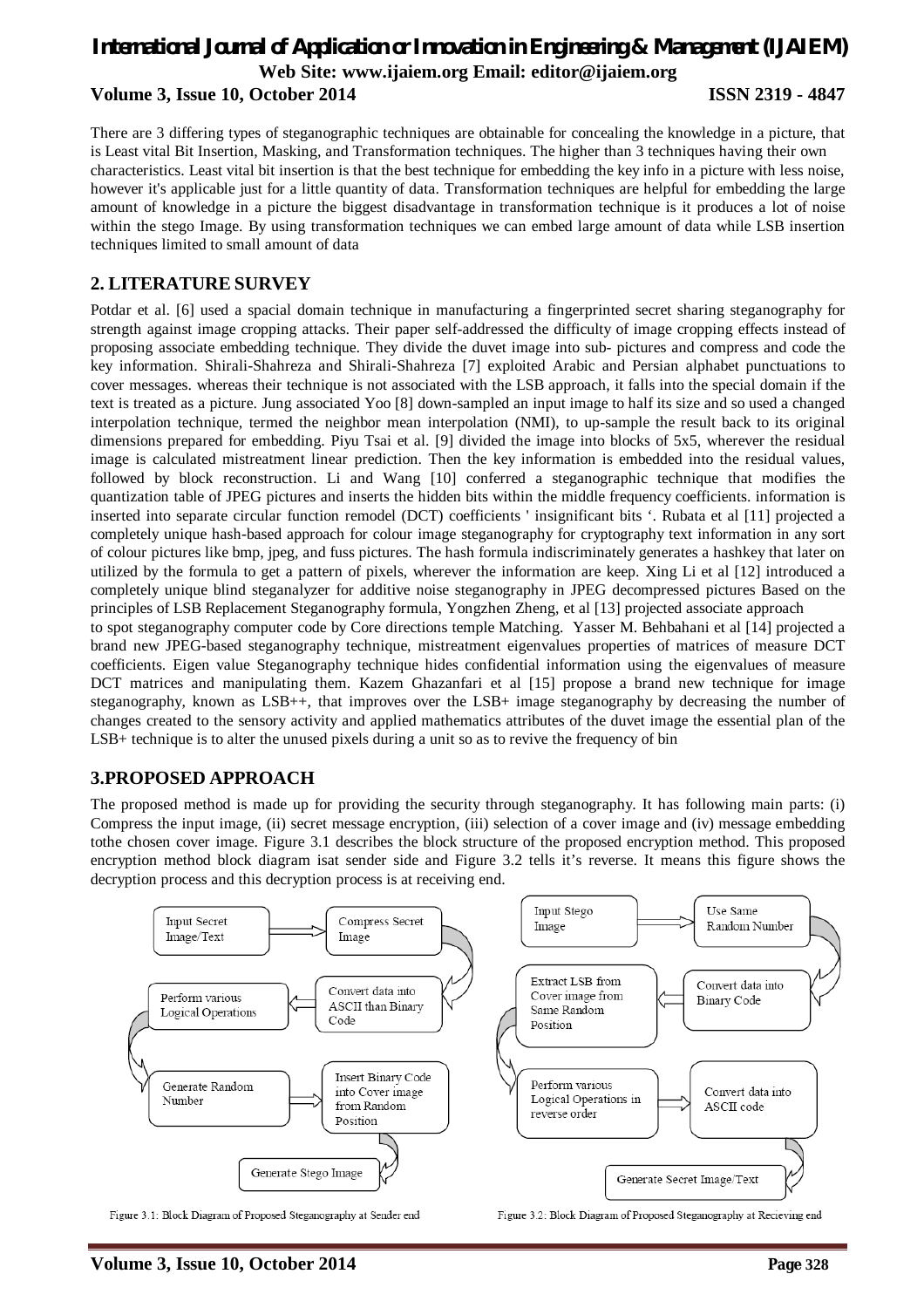## *International Journal of Application or Innovation in Engineering & Management (IJAIEM)* **Web Site: www.ijaiem.org Email: editor@ijaiem.org Volume 3, Issue 10, October 2014 ISSN 2319 - 4847**

# **3. EXPERIMENTS**

The proposed steganography technique is implemented in MATLAB 7.7. The cover images considered are cover1.jpg with dimensions 477x720 and the secret images / secret areconsidered more than one with following dimensions. All the images under consideration are grey scale.

| TABLE 4.1: Size of Secret Text and Image |                |                    |                     |  |  |
|------------------------------------------|----------------|--------------------|---------------------|--|--|
|                                          | <b>S. No.</b>  | <b>Secret Text</b> | <b>Secret Image</b> |  |  |
|                                          |                | <b>Size</b>        | <b>Size</b>         |  |  |
|                                          |                | 64 bytes           | 4 KB                |  |  |
|                                          | $\overline{2}$ | 192 Bytes          | 5.96KB              |  |  |
|                                          | 3              | 384 Bytes          | 13.9KB              |  |  |
|                                          |                | 768 Bytes          | 16.2KB              |  |  |



Fig 4.1: Comparison between cover and stego-image for secret Text

Fig 4.2: Cover Images after decryption process

# **4. RESULT ANALYSIS**

SNR, MSE, Correlation, Regression are some of the comparison parameters. They compare the quality of images between Stego-image and cover image. Table 5.1 & 5.2 shows the performance based comparison of the Proposed work with Base work. while taking data as given reference in table 4.1..

TABLE 5.1: PSNR for Secret Texts

|   | S. No. Previous Work | <b>Proposed Work</b> |
|---|----------------------|----------------------|
|   | 39.716514            | 39.716761            |
| 2 | 39.716457            | 39.716713            |
| ౩ | 39.716281            | 39.716679            |
| ⊿ | 39.716281            | 39.716586            |

|   | S. No.   Previous Work   Proposed Work |           |
|---|----------------------------------------|-----------|
|   | 39.71665                               | 39.71667  |
| 2 | 39.716694                              | 39.716803 |
| ঽ | 39.716721                              | 39.716826 |
|   | 39.716658                              | 39.716735 |

The result of tables show that there is less changes in cover image after embedding secret text/image into cover image though our method as compare to previous method. Other way around researchers can say the quality of stego-images is much better as compare to the stego-image produce by base paper method.

## **5. CONCLUSIONS**

In this paper a secure image steganography technique is proposed to hide images, which also tells how to hide data bits. An improved efficient computer-based steganographic method has been proposed for embedding secret messages into images